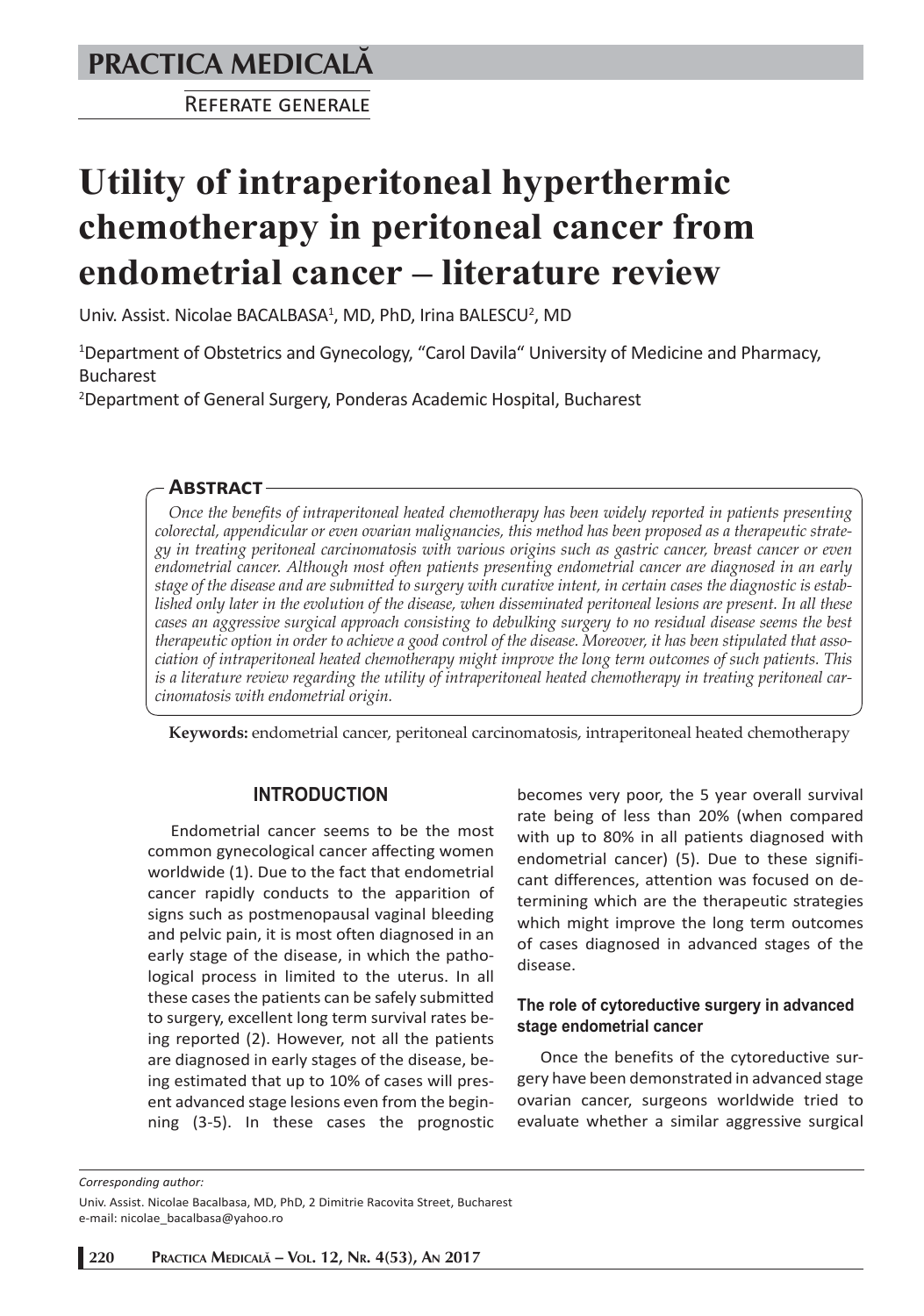approach might improve the long term outcomes in patients with advanced stage endometrial cancer too (4,6). However, the argumentation of debulking surgery in advanced stage endometrial cancer was more difficult to be sustained due to the reduced numbers of patients who are amenable to this type of treatment.

One of the largest studies which investigated the effectiveness of debulking surgery in endometrial cancer originates from Japan and was published in 2010 (4). The study included 31 patients submitted to surgery for advanced stage endometrial cancer and their results were compared to a similar group which was submitted to medical treatment consisting of systemic chemotherapy in six cases, hormonal therapy in two cases and radiotherapy in one case. Among patients submitted to systemic chemotherapy, surgery was associated in two cases. Therefore debulking surgery was finally administrated in 33 cases. The main associated surgical procedures included low anterior rectal resection in three cases. Optimal cytoreductive surgery was defined as residual disease less than or equal to one cm and was achieved in 23 cases. The authors reported a median disease free survival for the whole group of 10.4 months and a median overall survival of 21.3 months. The overall survival was significantly influenced by the degree of differentiation and by the presence of extraperitoneal metastases as well as by the administration of the hormonal therapy; surprisingly, association of chemotherapy, radiotherapy or achieving an optimal debulking surgery did not significantly impact on the overall survival. The multivariate analysis also demonstrated that the most important prognostic factors were the degree of differentiation and the number of the extraperitoneal lesions while cytoreductive surgery did not impact on the overall survival. Moreover the authors demonstrated that among long term survivors all cases presented no more than one extraperitoneal lesions; in the meantime five of the seven short term survivors reported at least two extraperitoneal lesions. These data enabled the authors to conclude that the biological aggressiveness has a higher impact on the long term outcomes of these patients when compared to the completeness of the cytoreduction (4). However the study had few limitations regarding its retrospective nature as well as the small number of included patients.

Not at the same conclusion got another Japanese study published in the same year in An-

nals of Surgical Oncology. This time the authors included in their study 33 patients with stage IVB endometrial cancer, 30 of them being submitted to cytoreductive surgery. The most commonly reported sites presenting distant metastases included the retroperitoneal lymph nodes, the abdominal peritoneum, the omentum, the bowel serosa or mesentery as well as the liver.

This time the optimal cytoreductive surgery was defined by the presence of a residual tumor lesser than 2 cm; the authors demonstrated that achieving an optimal cytoreduction significantly improved the outcomes of these patients. The most commonly extrapelvic resections included omentectomies, peritonectomies, small bowell resections, liver resections as well as lung resections. The authors reported that the median overall survival was significantly influenced by the age of the patient, by the histopathological subtype and by the effectiveness of the debulking procedure. The median overall survival in patients submitted to optimal cytoreductive surgery in the absence of extraabdominal metastases was 43 months, significantly higher when compared to the one reported after suboptimal cytoreduction (with a reported overall survival of only 6 months, p=0.0007). Moreover, the authors studied the influence of the optimal cytoreductive surgery in patients presenting also extraabdominal lesions and demonstrated that the completeness of cytoreduction had a significant impact on the overall survival in these cases too. These results were also confirmed by the multivariate analysis (6).

Other important studies demonstrating the effectiveness of cytoreductive surgery in endometrial cancer were conducted by Bristow (7), Ayhan (8) and Chi (9).

However, an interesting aspect revealed by the study conducted by Ueda et al. demonstrated the best outcomes were obtained in cases in which the optimal residual disease was lesser than 2 cm and not lesser than 1 cm. Moreover, the authors demonstrated that the dimension of the residual tumor was more significant when predicting the long term outcomes when compared to the extent of the metastatic lesions (6).

#### **Association between HIPEC and debulking surgery in endometrial cancer**

In order to improve the outcomes reported after debulking surgery for advanced stage endometrial cancer, some studies investigated whether association of the intraperitoneal route of the chemotherapic administration might im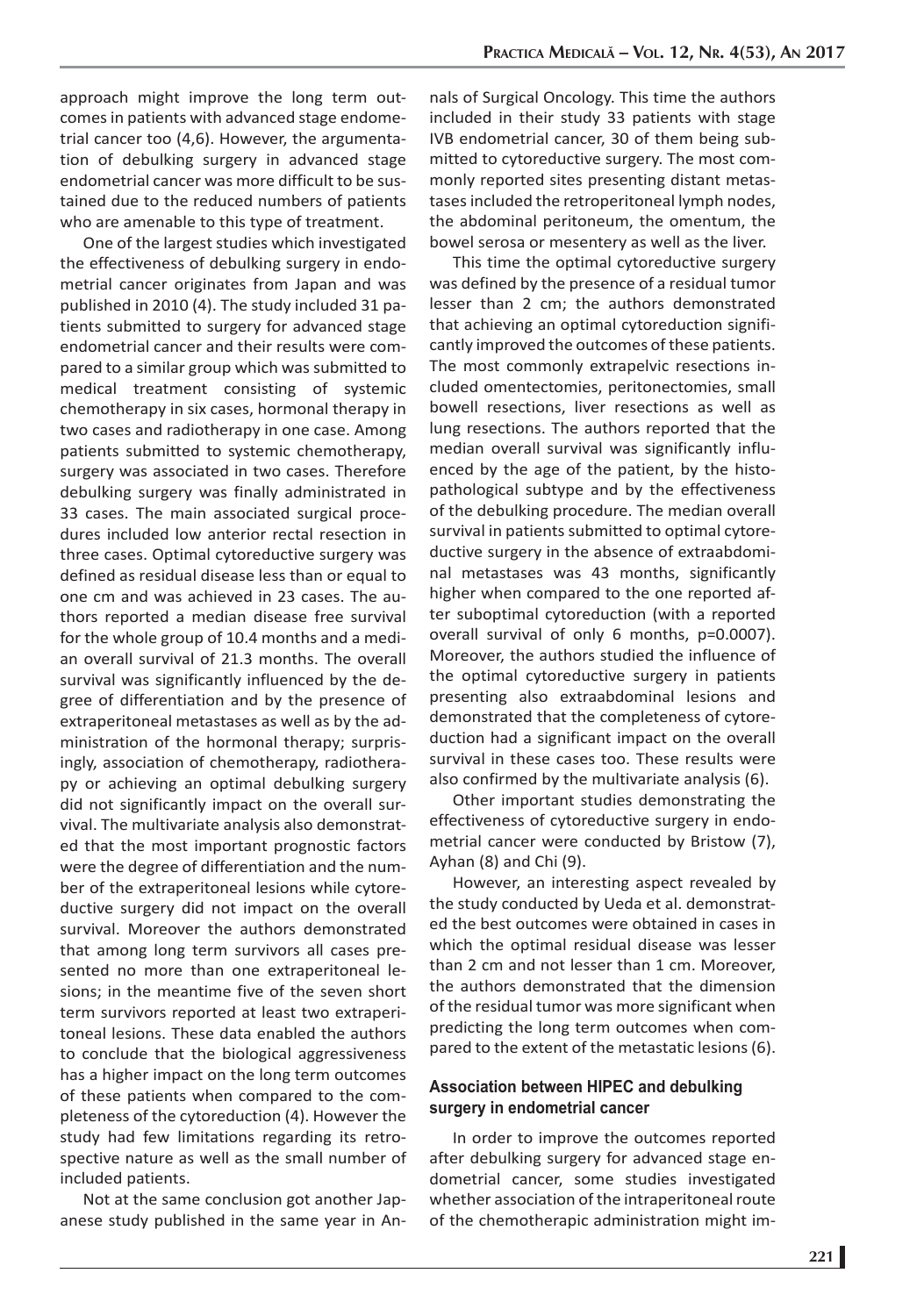prove the long terms outcomes of these patients. The procedure has been widely implemented under the abbreviation of HIPEC and is represented by the intraperitoneal administration of the heated chemotherapeutic agent. The procedure seems to be more efficient in comparison with the classical, intravenous route of administration of the cytotoxic agents due to the close contact between the drug and the peritoneal surfaces. In this way the cytotoxic agent will penetrate directly the peritoneal structures at a medium depth of 3-5 mm, inducing in this way the lysosomal activation as well as the development of intracellular acidosis and subsequent cellular apoptosis. Moreover, it seems that heating the chemotherapeutic agent to 41 to 43°C offers a supplemental benefit, heat and cytotoxic agents having a synergic effect. Another important advantage of the technique consists in the limitation of the risk of developing severe systemic adverse reactions; using the peritoneal route of administration, a lower absorbtion in the systemic circulation is obtained, limiting in this way the rate of apparition of systemic adverse events (10-18).

Although all these data seem very promising especially for patients with peritoneal macroscopic or microscopic lesions with various origins, it should not be omitted the fact that HIPEC is an aggressive procedure which might increase the perioperative morbidity. The most commonly reported surgical related complications after administration of HIPEC consist in the apparition of various leaks, intraabdominal abscesses or postoperative hemoperitoneum (10- 13).

Moreover, an attentive selection of the patients is mandatory; therefore, not all the patients diagnosed with peritoneal carcinomatosis from various origins are considered eligible for this procedure. Only patients younger than 70 years, with a good general and biological status should be submitted to such procedures. Moreover, the extent of the disease plays a crucial role in identifying the patients who could be submitted to HIPEC. According to Sugarbaker, only patients with a low peritoneal carcinomatosis index should be included for HIPEC. Another essential condition in order to be eligible for HIPEC is represented by the completeness of the cytoreduction; it has been proven that only cases in which an optimal cytoreduction had been achieved during the cytoreductive phase are candidates for HIPEC. Moreover, it seems that association of HIPEC to incomplete cytoreduction will lead to an increased risk of postoperative complications, in the absence of any benefit in regard with the long term outcomes (12-18).

When it comes to the effectiveness of HIPEC in patients with peritoneal carcinomatosis with endometrial cancer, promising results have been reported so far especially if the cytotoxic drug is a platinum based salt (18).

In a study conducted at "Gustave Roussy" Cancer Center in Paris and published in 2016 the authors investigated the role of debulking surgery in association with HIPEC in peritoneal carcinomatosis with unusual origin. Among the 31 reviewed cases the authors reported one patient with peritoneal cancer from endometrial origin in a patient who had been initially diagnosed with serous endometrial cancer. Twenty-four months later the patient was diagnosed with peritoneal carcinomatosis, having a peritoneal carcinomatosis index of 19. At that moment the case was submitted to debulking surgery and HIPEC with good results; at a 28 month follow up the patient being free of disease (19).

One of the largest studies which focused on the role of HIPEC in association with debulking surgery for peritoneal carcinomatosis with endometrial origin was published in the European Journal of Obstetrics, Gynecology and Reproductive Biology in 2014 (20). The study included 13 patients submitted to debulking surgery and HIPEC between 2001 and 2013 in Nice, France. In all cases the initial extent of the disease was established after calculating the peritoneal carcinomatosis index while the completeness of cytoreduction was estimated using a completeness cytoreduction score (CC-S). According to these authors, CC-S was 0 if no macroscopic residual disease was seen at the end of surgery, 1 if the diameter of the largest tumor was lesser than 2.5 mm, 2 if the diameter of the largest tumor ranged between 2.5 mm and 25 mm and 3 if the diameter of the residual tumor surpassed 25 mm. In all cases the HIPEC procedure consisted in the administration of heated cisplatin. Among the 13 cases diagnosed with peritoneal carcinomatosis from endometrial origin four of them were submitted to HIPEC at the time of diagnostic while the other nine cases were submitted to HIPEC at the moment of the diagnostic of recurrence. At the end of the cytoreductive surgery the CC-S score was 0 for eight cases, 1 for three cases and 2 in the last two patients. Postoperatively a single patient developed a grade II complication. When it comes to the